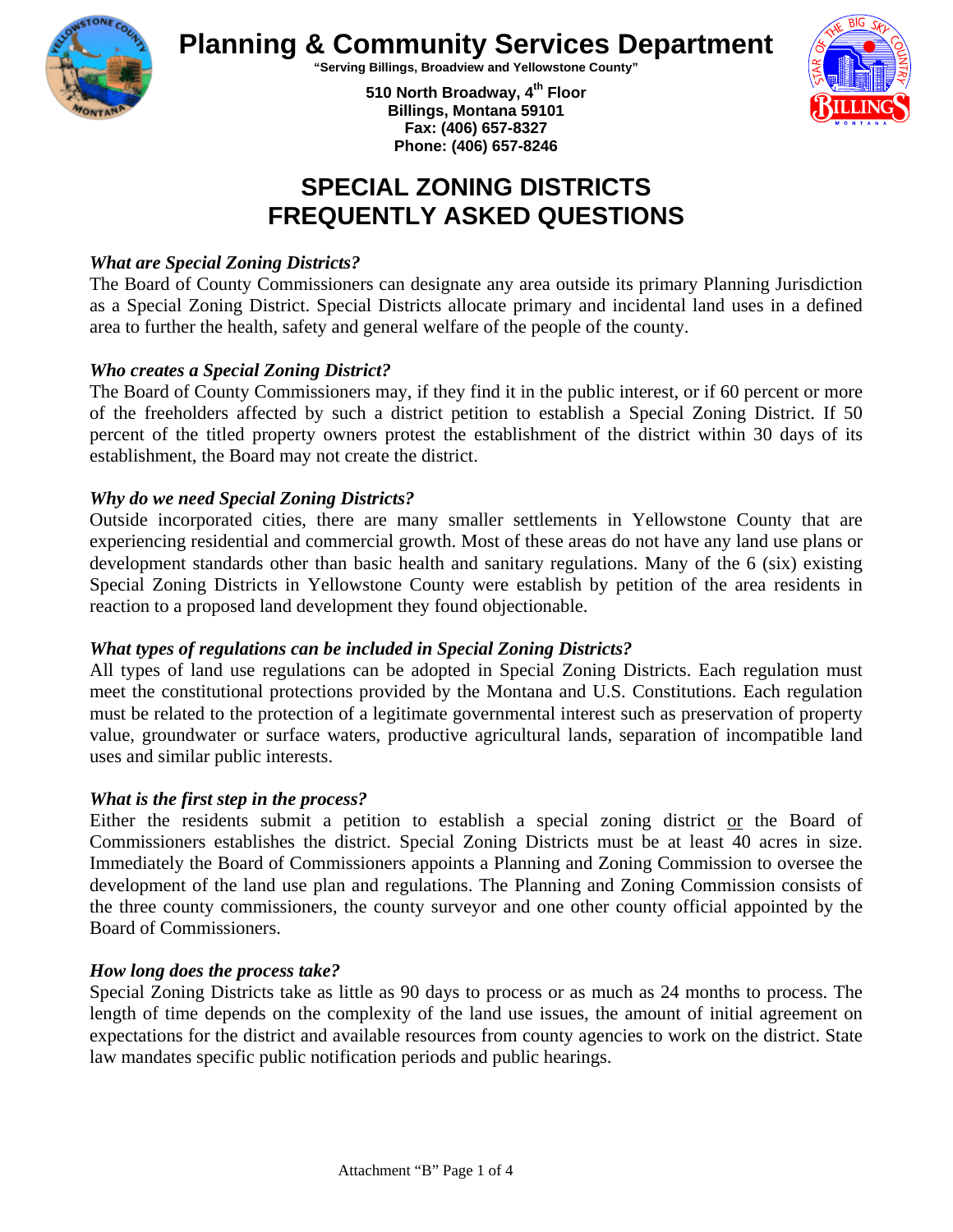## *Special Zoning Districts*

*Yellowstone County contains seven special zoning districts adopted under 76-2-101, MCA, which authorizes citizen-initiated zoning districts. The special zoning districts are administered by the Planning and Zoning Commission and regulations are enforced by the Planning Department. The Planning and Zoning Commission for these districts is composed of the County Commissioners, County Surveyor and Clerk and Recorder. The special zoning districts are shown on Map 4.1.2.* 

## *Echo Canyon Area, Special Zoning District 12*

Adopted in 1970, Yellowstone County Planning and Zoning District No. 12 encompasses approximately 3.75 square miles and is located in Sections 15, 22, 23, and 24, Township 1 North, Range 24 East. The district regulations permit single family dwellings with accessory buildings, agricultural uses, home occupations and public parks. Restrictions are placed on building height, setbacks, as well as lot size, lot coverage, signage and parking areas.

# *Special Zoning District 14*

Special Zoning District 14 contains approximately 31 square miles and stretches from the Yellowstone River south to the south township line of Township 2 South, Range 25 East. It is bordered on the west by the Laurel zoning jurisdiction and Special Zoning District 16 to the south. The district was adopted in 1977 and included agricultural, residential, and public zoning. The district was rezoned in 1991. The district now permits agricultural and related uses only and is zoned for 1 dwelling unit per 20 acres. District regulations also limit building setbacks.

# *Special Zoning District 15*

In 1985, the County adopted Special Zoning District 15, a small 60 acre area that includes the SE/SW Section 2 and E/NE/SW/ Section 2, Township 2 North, Range 27 East. The district is generally located .5 miles east of Shepherd along the Shepherd-Acton Road. Only single family dwelling on a minimum of 5 acres are permitted in this district and mobile home

parks, feedlot operations, junkyards and commercial uses are not permitted. Home occupations are restricted.

# *Special Zoning District 16*

Special Zoning District 16 occupies 23.25 square miles in Township 3 South, Range 25 East. The district is zoned exclusively for agricultural purposes and allows one single family dwelling per 40 acres. The district was adopted in 1986. The district extends from the south township line of Township 2 South, Range 25 East south to the south section line of Township 3 South, Range 25 East. It is bordered on the north by Special Zoning District 14. In addition to land use, the regulations also limit building setbacks.

# *Pleasant Hollow Trail Area, Special Zoning District 17*

Special Zoning District 17 is located in Sections 13, 14, and 15, Township 3 North, Range 27 E and encompasses 960 acres. The District is divided into 3 zoning districts: Agricultural-Residential, Residential-10 and Residential-5. The Agricultural- Residential zone allows for 1 dwelling unit per 20 acres. Agricultural uses, childcare facilities, domestic greenhouses, home occupations, and private stables are also permitted. The remaining zoning districts permit the same uses but restrict the density to 1 dwelling unit per 10 acres for the Residential-10 zone, and 1 dwelling unit per 5 acres for the Residential-5 zone.

# *Special Zoning District 18*

Special Zoning District 18 is situated south of the Yellowstone River between Spring Creek Road and Montana Highway 212 in Sections 22 and 23, Township 2 South, Range 24 East. The district is composed of five zoning districts: Agricultural, Suburban, Residential, Recreational and Commercial. Only two properties are zoned Commercial and are located adjacent to Thiel Road. The Commercial zone is intended for retail and service-oriented businesses. A single tract is zoned for recreational uses which allows single family homes and manufactured homes, as well as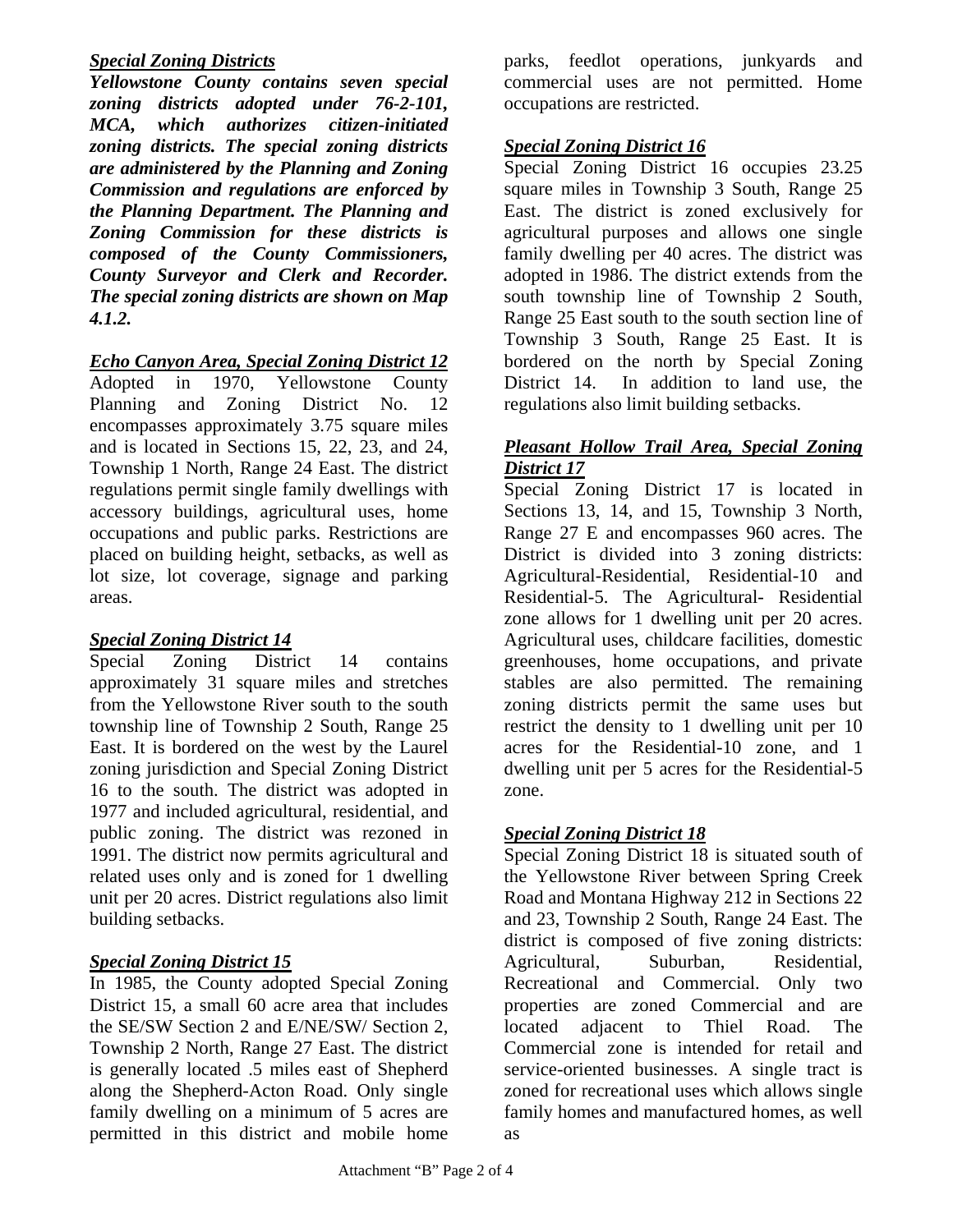bed & breakfasts, campgrounds, motels, and restaurants. The Residential zone permits single family dwellings at one dwelling unit per acre. The Suburban zone is zoned for one dwelling per two acres. Most of Special Zoning District 18 is zoned for agricultural uses that permit one dwelling unit per 5 acres as well as agricultural uses, child care facilities, manufactured homes, and home occupations.

#### *Broadview:*

The incorporated Town of Broadview, situated approximately 25 miles northwest of Billings along Montana Highway 3, is zoned. The Townsite measures roughly 130 acres and is divided into two zoning districts residential and

commercial. The commercial district comprises roughly 1/3 of the Townsite and the remainder is zoned residential. The residential zone permits single-family and multifamily dwellings (not to exceed three stories), churches, parks, public utility stations, schools and individual mobile homes. The commercial zone is intended to accommodate service and retail facilities only. The City-County Planning Department administers the Broadview zoning regulations. A Board of Adjustment acts on variance requests, and the Town Council decides special use and zone change applications. Broadview has a population of 150 and 64 households according to Census 2000 data.